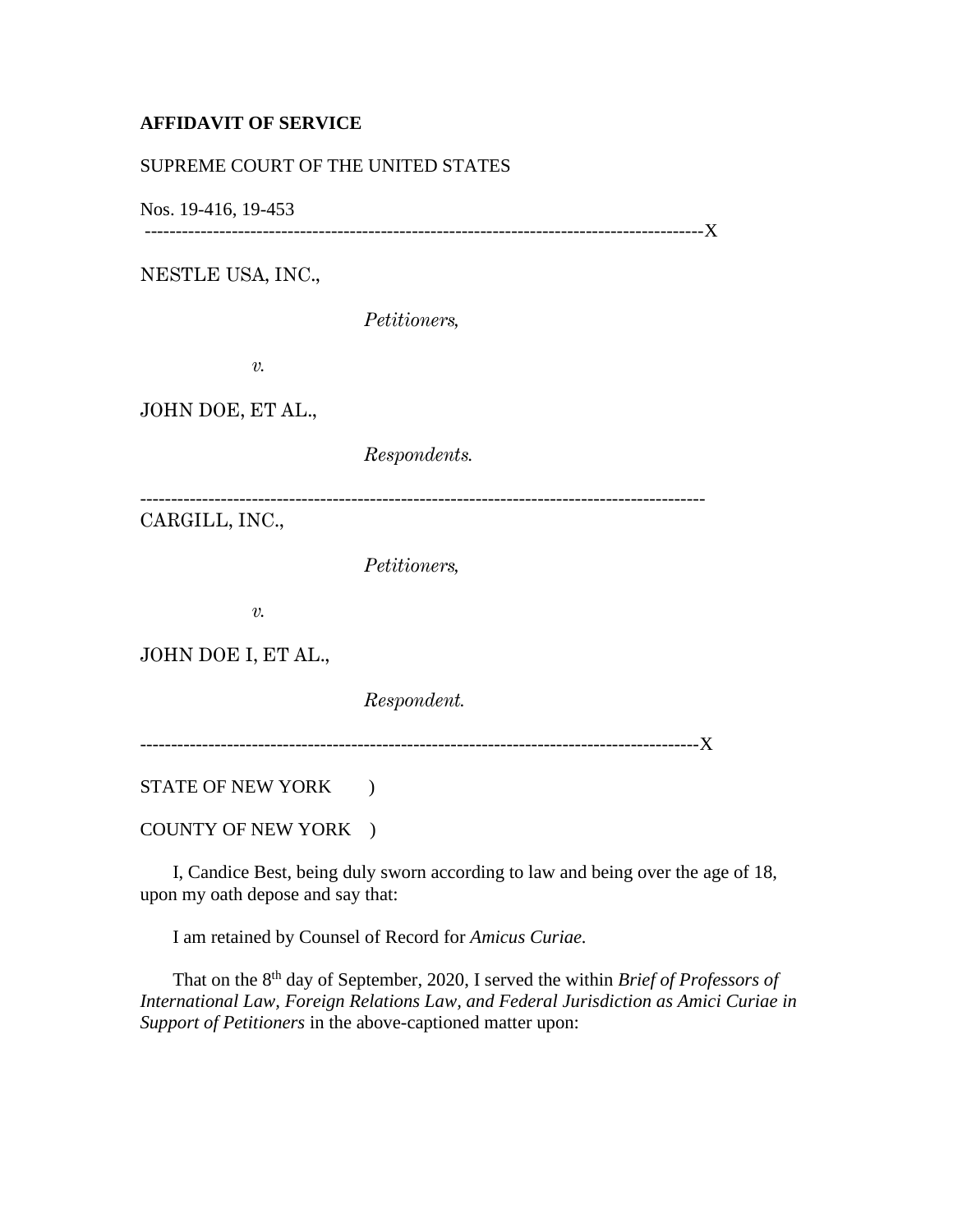Andrew John Pincus Mayer Brown LLP *Attorneys for Petitioner Cargill, Inc.* 199 K Street, NW Washington, DC 20006 (202) 2633220 [apincus@mayerbrown.com](mailto:apincus@mayerbrown.com)

Paul Lindsey Hoffman Schonbrun Seplow Harris & Hoffman, LLP *Attorneys for Respondents John Doe, et al.* 200 Pier Ave, Ste. 226 Hermosa Beach, Ca 90254 (310) 717-7373 [hoffpaul@aol.com](mailto:hoffpaul@aol.com)

Jeffrey B. Wall Acting Solicitor General United States Department of Justice *Attorneys for United States* 950 Pennsylvania Avenue, N.W. Washington, DC 20530-0001 (202) 514-2217 [supremectbriefs@usdoj.gov](mailto:supremectbriefs@usdoj.gov)

by depositing three copies of same, addressed to each individual respectively, and enclosed in a post-paid, properly addressed wrapper, in an official depository maintained by the United States Postal Service, via Express Mail.

 That on the same date as above, I sent to this Court forty copies and 1 un-bound copy of the within *Brief of Professors of International Law, Foreign Relations Law, and Federal Jurisdiction as Amici Curiae in Support of Petitioners* through the United States Postal Service by Express Mail, postage prepaid. In addition, the brief has been submitted through the Court's electronic filing system.

All parties required to be served have been served.

I declare under penalty of perjury that the foregoing is true and correct.